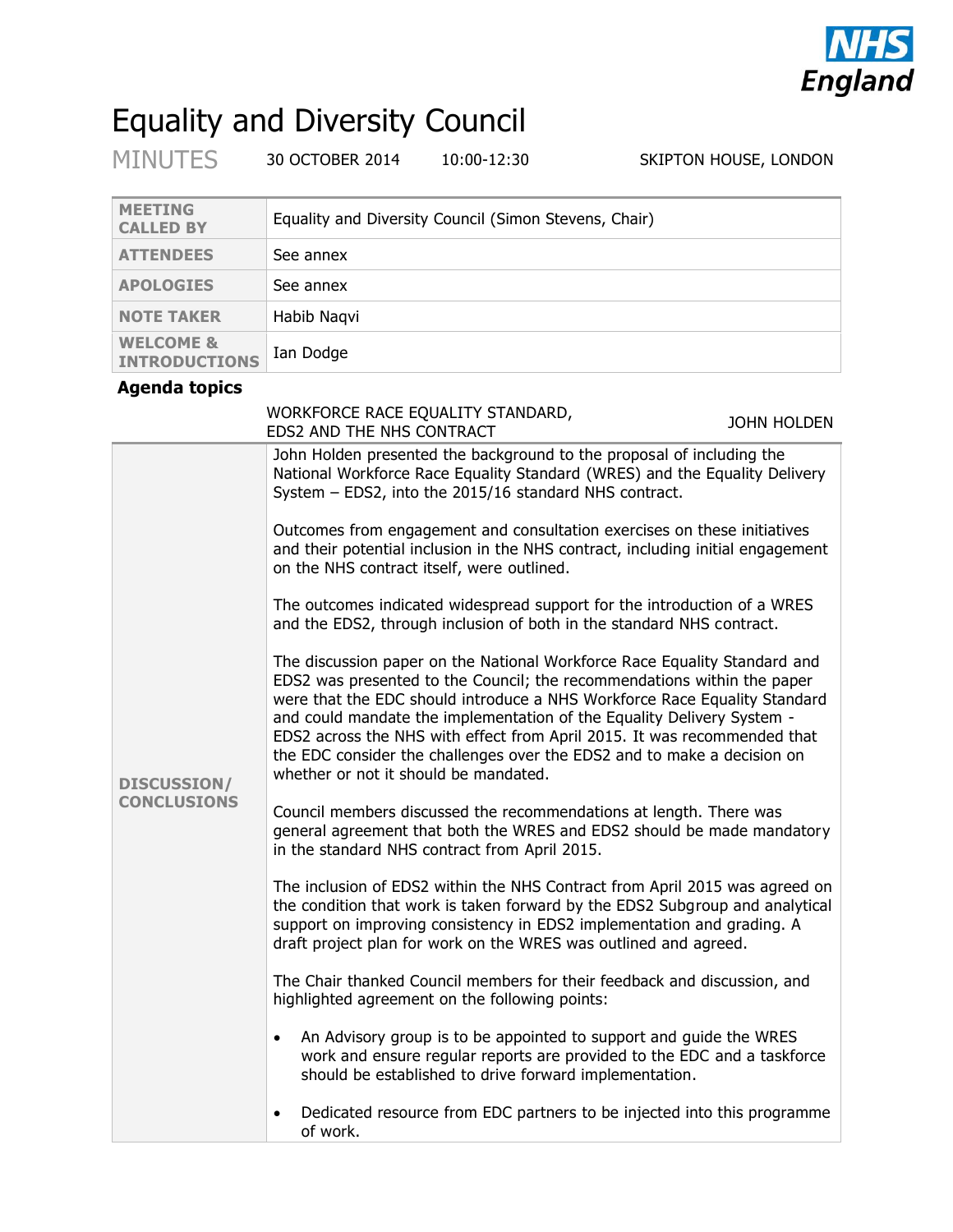

|                                          | A need for CCGs to implement the WRES and EDS2.<br>$\bullet$                                                                                                                                                                                                                                                                                                                                                                                                                                                                                                   |                        |  |
|------------------------------------------|----------------------------------------------------------------------------------------------------------------------------------------------------------------------------------------------------------------------------------------------------------------------------------------------------------------------------------------------------------------------------------------------------------------------------------------------------------------------------------------------------------------------------------------------------------------|------------------------|--|
|                                          | A need for partnership approach on this programme of work, and<br>$\bullet$<br>generally for all EDC work, from all Council members.                                                                                                                                                                                                                                                                                                                                                                                                                           |                        |  |
|                                          | <b>EDC SUBGROUP UPDATES</b>                                                                                                                                                                                                                                                                                                                                                                                                                                                                                                                                    | <b>SUBGROUP CHAIRS</b> |  |
|                                          | Data Measurement:<br>John Holden gave a summary of the Data Measurement Subgroup work to date,<br>including current work underway to produce a 'position paper' for the system on<br>equality monitoring and the need for an Information Standard for data<br>monitoring.                                                                                                                                                                                                                                                                                      |                        |  |
|                                          | Equality Delivery System - EDS2:<br>Habib Naqvi (on behalf of Tom Cahill) presented an update on EDS2 work,<br>including the alignment and embedding of EDS2 within: the CCG Assurance<br>Framework, CQC's new inspection regime, NHS TDA's Guidance for NHS Boards,<br>and with equality legislation. It was reported that over 93% of all NHS<br>organisations in England are currently implementing the EDS or EDS2. Launched<br>in October 2014, the EDS Dashboard will help monitor the uptake of the tool and<br>share good practice across the country. |                        |  |
| <b>DISCUSSION/</b><br><b>CONCLUSIONS</b> | Leadership & Workforce:<br>Jan Sobieraj gave a summary of the work of the Leadership & Workforce<br>Subgroup, including a joint update with Gary Theobald on Values Based<br>Recruitment (VBR). This toolkit is now 'live' and has been well-received. It was<br>also reported that the NHS Leadership Academy is working with the Foundation<br>Trust Network to look closely at race and disability representation/experience<br>within the NHS workforce.                                                                                                   |                        |  |
|                                          | Papers from the System Alignment and from the Communications Subgroups of<br>the EDC were made available for information purpose.                                                                                                                                                                                                                                                                                                                                                                                                                              |                        |  |
|                                          | Joan Saddler indicated the NHS Confederation's support to system alignment<br>work on embedding equality within the Annual Corporate Governance Statement.                                                                                                                                                                                                                                                                                                                                                                                                     |                        |  |
|                                          | Ruth Passman highlighted the support needed from all system lead organisations<br>with regard to the formulation and future work of the virtual communications<br>group, which will meet prior to the next EDC meeting.                                                                                                                                                                                                                                                                                                                                        |                        |  |

## EDC FUTURE VIEW **EDC** FUTURE VIEW

|                    | John Holden presented the foundations for future in-depth discussions on the<br>remit and membership of the Council. It was suggested that following a year<br>since its refresh, it may be a good point to review the Council's work programme<br>as well as checking the representation of the Council's membership.<br>Council members highlighted a number of points including the following: |
|--------------------|---------------------------------------------------------------------------------------------------------------------------------------------------------------------------------------------------------------------------------------------------------------------------------------------------------------------------------------------------------------------------------------------------|
| <b>DISCUSSION/</b> |                                                                                                                                                                                                                                                                                                                                                                                                   |
| <b>CONCLUSIONS</b> | There needs to be engagement with and input from beyond the EDC on the<br>٠<br>above. The chair of the Workforce & Leadership Subgroup agreed for the<br>Subgroup to take forward the 'external facing' element of the consultation.                                                                                                                                                              |
|                    | There is a need for sustainability with regard to the Council; otherwise there<br>$\bullet$<br>is a risk of losing corporate history and knowledge.                                                                                                                                                                                                                                               |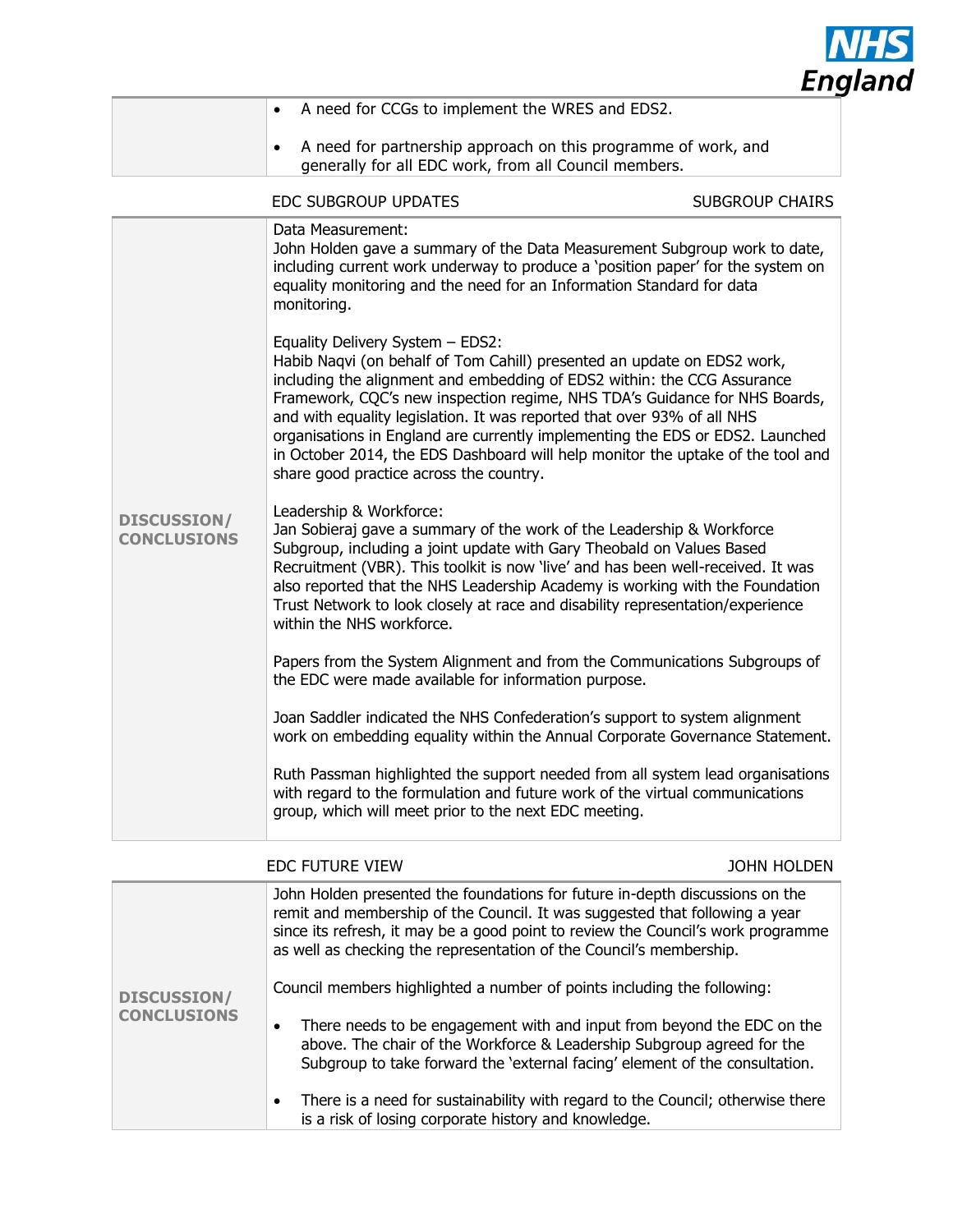

|                     | The EDC needs a national push $-$ it needs to engage with patients as well as<br>$\bullet$<br>with the workforce.                                                                              |                                     |                 |
|---------------------|------------------------------------------------------------------------------------------------------------------------------------------------------------------------------------------------|-------------------------------------|-----------------|
| <b>ACTION ITEMS</b> |                                                                                                                                                                                                | <b>PERSON</b><br><b>RESPONSIBLE</b> | <b>DEADLINE</b> |
| 1.                  | Leadership & Workforce Subgroup to look<br>at the engagement on the EDC remit,<br>purpose and membership.                                                                                      | Leadership &<br>Workforce Subgroup  | January 2015    |
|                     | 2. Ian Dodge to write to EDC member<br>organisations and other relevant key<br>bodies to obtain resource pledges and<br>support in taking the work of the EDC<br>forward into 2015 and beyond. | Ian Dodge                           | January 2015    |

| <b>DATES OF FUTURE</b><br><b>MEETINGS</b> | $30th$ January 2015, 13.30 - 16.00<br>$28th$ April 2015, 14.00 - 16.30<br>$21^{st}$ July 2015, 14.00 - 16.30<br>• $27th$ October 2015, 14.00 – 16.30 |
|-------------------------------------------|------------------------------------------------------------------------------------------------------------------------------------------------------|
|                                           | Meetings to be held in London.                                                                                                                       |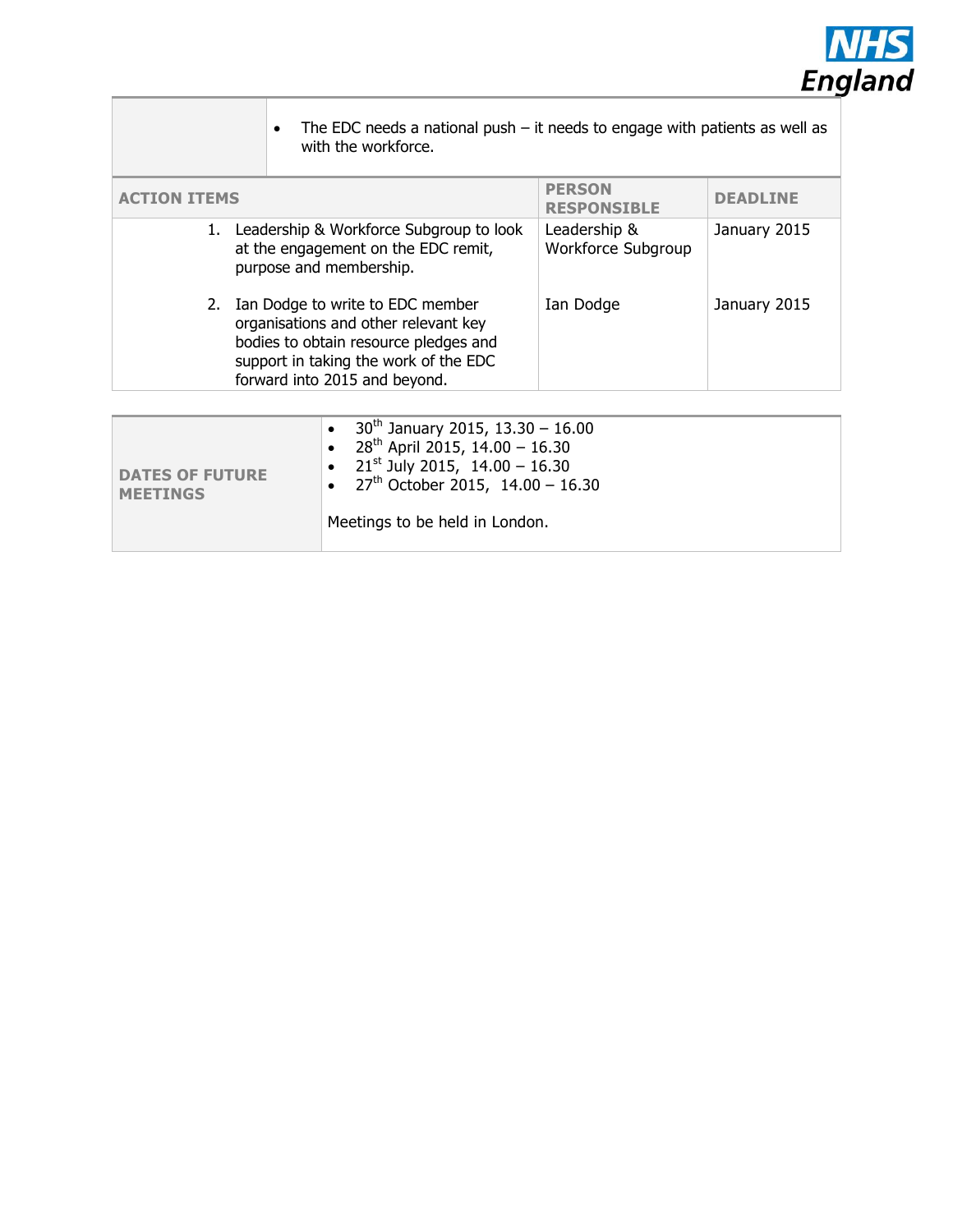

#### **Annex**

### **Meeting of the Equality and Diversity Council – Attendance 30 October 2014**

| <b>First name</b> | <b>Surname</b> | Organisation                               | Comments / represented<br>by                   |
|-------------------|----------------|--------------------------------------------|------------------------------------------------|
| Gail              | Adams          | NHS Staff Council, Unison                  | Attended                                       |
| Richard           | <b>Barker</b>  | <b>NHS England</b>                         | Attended                                       |
| Ben               | <b>Bennett</b> | National Institute for Clinical Excellence | Attended                                       |
| Henry             | <b>Bonsu</b>   | <b>Broadcaster</b>                         | Attended                                       |
| David             | <b>Buck</b>    | The King's Fund                            | Represented by Mandip Kaur                     |
| Helen             | Buckingham     | Monitor                                    | Attended                                       |
| Jabeer            | <b>Butt</b>    | NHS England/DH/PHE Strategic<br>Partners   | Attended                                       |
| Tom               | Cahill         | Hertfordshire NHS Foundation Trust         | Apologies                                      |
| Jane              | Cummings       | <b>NHS England</b>                         | Represented by Caroline<br>Alexander           |
| Saffron           | Cordery        | <b>Foundation Trust Network</b>            | Attended                                       |
| Ian               | Dodge          | <b>NHS England</b>                         | Attended                                       |
| <b>Steve</b>      | Fairman        | NHS Improving Quality                      | Apologies                                      |
| Dr Amir           | Hannan         | Haughton Thornley Medical Centre           | Shadowed by 1 person                           |
| John              | Holden         | <b>NHS England</b>                         | Attended                                       |
| Max               | Jones          | Health & Social Care Information<br>Centre | Attended                                       |
| Samih             | Kalakeche      | <b>ADASS</b>                               | Apologies                                      |
| Paul              | Martin         | NHS England/DH/PHE Strategic<br>Partners   | Attended                                       |
| Charlie           | Massey         | Department of Health                       | Represented by Helen Walker                    |
| Prof Lynn         | McDonald       | <b>Middlesex University</b>                | Attended                                       |
| Stephen           | Moir           | <b>NHS England</b>                         | Attended                                       |
| Danny             | Mortimer       | <b>NHS Employers</b>                       | Represented by Gill Bellord<br>and Paul Deemer |
| Alyson            | Morley         | <b>Local Government Association</b>        | Apologies                                      |
| Katherine         | Murphy         | <b>Patients Association</b>                | Apologies                                      |
| Dr Habib          | Naqvi          | NHS England                                | Attended                                       |
| Prof James        | Nazroo         | University College London                  | Apologies                                      |
| Ronan             | O'Connor       | <b>NHS England</b>                         | Attended                                       |
| Ruth              | Passman        | <b>NHS England</b>                         | Attended                                       |
| Dr Raj            | Patel          | <b>Clinical Leaders Network</b>            | Apologies                                      |
| Dr Mark           | Porter         | <b>British Medical Association</b>         | Represented by Hillary Lloyd                   |
| Anne              | Rainsberry     | <b>NHS England</b>                         | Attended                                       |
| Janice            | Scanlan        | NHS Trust Development Authority            | Attended                                       |
| Jan               | Sobieraj       | NHS Leadership Academy                     | Attended                                       |
| Simon             | Stevens        | <b>NHS England</b>                         | Apologies                                      |
| Gary              | Theobald       | Health Education England                   | Attended                                       |
| Tony              | Vicker-Byrne   | Public Health England                      | Attended                                       |
| Ray               | Warburton      | NHS Lewisham CCG                           | Attended                                       |